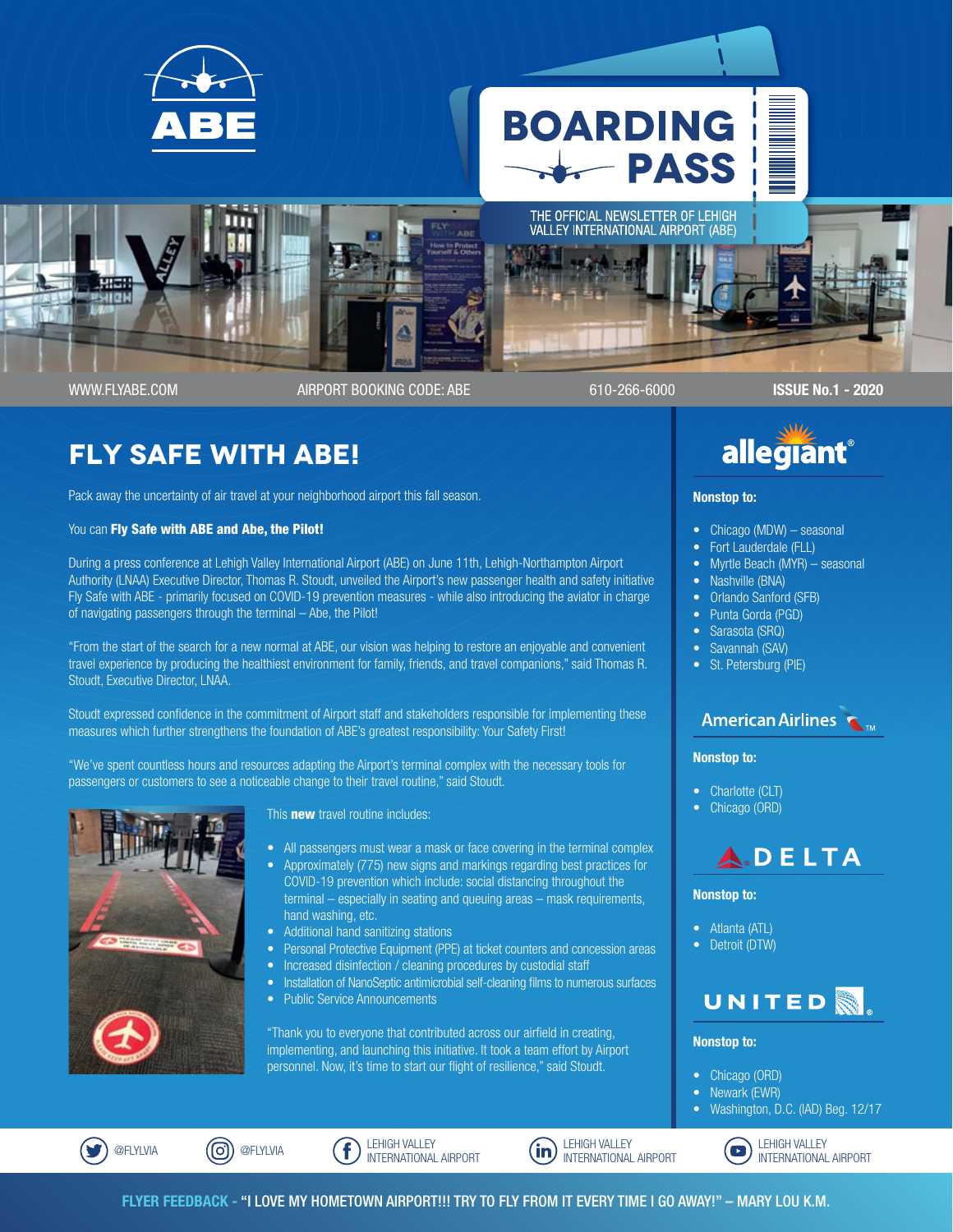

#### **Welcome aboard Abe, the pilot!**

Fly Safe with ABE needed a recognizable face to ensure all the critical communication provided regarding safe and healthy travel encouraged passengers to stop and read during their non-stop flight through the terminal complex.

"Abe should serve as an important reminder to adhere to best practices recommended by the Centers for Disease Control and Prevention (CDC), Pennsylvania Department of Health (PDOH), and World Health Organization (WHO) for preventing transmission of COVID-19 (coronavirus)," said Stoudt.

Abe, the Pilot was created by Joy Kulp – graduate of the Charter Arts School in Bethlehem. Learn more about Abe by visiting his profile page on our website: https://www.flyabe.com/abe-the-pilot/

## **Hosting a President**

Any time the President of the United States lands at Lehigh Valley International Airport (ABE), the eyes of the nation are on you.

Lehigh-Northampton Airport Authority (LNAA) Police Chief Tim Koder and Sergeant Steve Gensits have successfully coordinated for six presidential visits including: George W. Bush (twice), Barack Obama, and Donald J. Trump (twice), plus Vice President Joe Biden.

"It's a whirlwind assignment because the notice is short, and the logistical set-up is constantly moving," said Chief Koder.

On May 14<sup>th</sup>, President Trump arrived shortly after 1:30 p.m. and departed just after 4:00 p.m. A 2 ½ hour stop in the region needed supreme teamwork from approximately 50 airport employees over multiple departments: Police, Operations Center, Operations Officers, Maintenance, Aviation Services, ARFF, Properties, Public and Government Relations along with additional cooperation from stakeholders.

"Failure is not an option. I spent 74 hours over 4 days not just talking with airport staff but also the Air Force, Marines, White House Press Office, and the United States Secret Service which dispersed an advance team for set-up," said Sgt. Gensits.

## **Thank you for trusting us!**

We want to express our appreciation for adhering to new safety guidelines and trusting the staff at Lehigh Valley International Airport (ABE) during the summer travel season.

COVID-19 eradicated passenger traffic over a typically busy three months (June to August) – with only 78,851 people using your neighborhood airport compared to nearly 275,00 during the same time period in 2019.

|               | 2020   | 2019   |
|---------------|--------|--------|
| June          | 26,123 | 89,609 |
| July          | 27.612 | 94,298 |
| <b>August</b> | 25.116 | 90,524 |

"While certainly disappointing, we are keeping everything in perspective. Airport staff remain focused on serving the region proudly and maintaining our highest priority which is keeping passengers safe when using your neighborhood airport," said Thomas R. Stoudt, Executive Director, LNAA.

While ABE has the ability to accommodate large aircraft such as the 747 or 757, maneuverability around the airfield is critical for the operation.

"Making turns on taxiways, measuring the exact height of signs along the runway, etc. Everything is evaluated for every situation, and there are always back-up plans to the initial goal," Gensits said.

Whether its wheels down or wheels up involving the President, the success of this mission never changes.

"We're guarding a world leader and his safe arrival and departure is paramount." Gensits said.

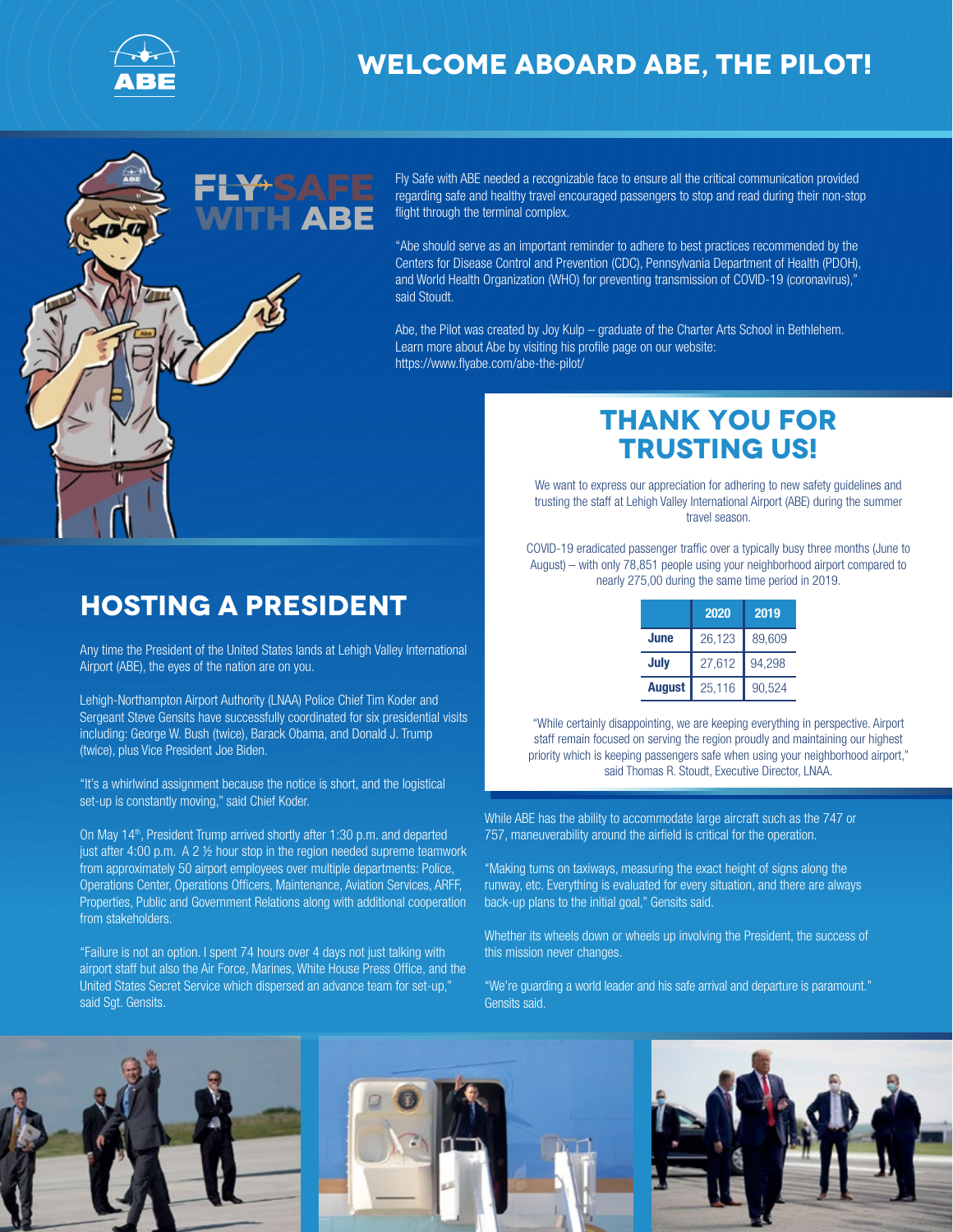

## **Jet Stream Music Festival**

On August 19th, Austin-Bergstrom International Airport held their Jet Stream Summer Fest. It was 2 hours full of live local music from airports across the country. The Lehigh Valley International Airport (ABE) participated for the second time with the help of Kendal Conrad, a local artist from the Lehigh Valley. It was a great way to bring people together without actually being together!





# **Miller-Keystone Blood Drive**

In partnership with the Miller-Keystone Blood Center, ABE held 2 successful blood drives in March and July collecting a total of 17 units. Miller-Keystone Blood Center keeps blood donations in our region to help our local community blood supply by serving 29 hospitals throughout Pennsylvania and New Jersey with life-saving blood products.

One pint of blood can save three lives, which is why blood donations are so important in our community. Blood donations are needed for premature babies, cancer patients, especially those with daily transfusion needs, trauma victims, surgical patients and more. Donating blood makes you a Superhero - Unveil your super power!



## **Sneak Preview!**

ABE has spread its wings in the fight against cancer. In the next issue of Boarding Pass, we'll hear from the Airport staff that engineered the takeoff of this amazing program which helps the Cancer Support Community of the Greater Lehigh Valley. Stay tuned!



## **Advertising Program**

It's no secret that we have an awesome advertising family at Lehigh Valley International Airport (ABE). From ticket counter to takeoff, they create an exciting environment for our passengers and deliver a true "hometown" feeling at your neighborhood airport. We love featuring businesses and industries from across the region that tell our story including: news, healthcare and canine care, manufacturing, local restaurants, local sports and leisure activities, legal services and education, hotel and transportation, cable and internet providers, advertising agencies and air charters. One way or another, all of our advertisers at ABE are feeling the significant impact of COVID-19. That's why we've made additional efforts to recognize them and encourage everyone to support them during this difficult time. We've added a "partner efforts" page on flyabe.com where advertisers are able to provide copy for something they want to promote, we launched a video to highlight each individual advertiser and we started a new "advertiser spotlight" once a week on our social media channels.

At ABE, our advertisers are part of our family.